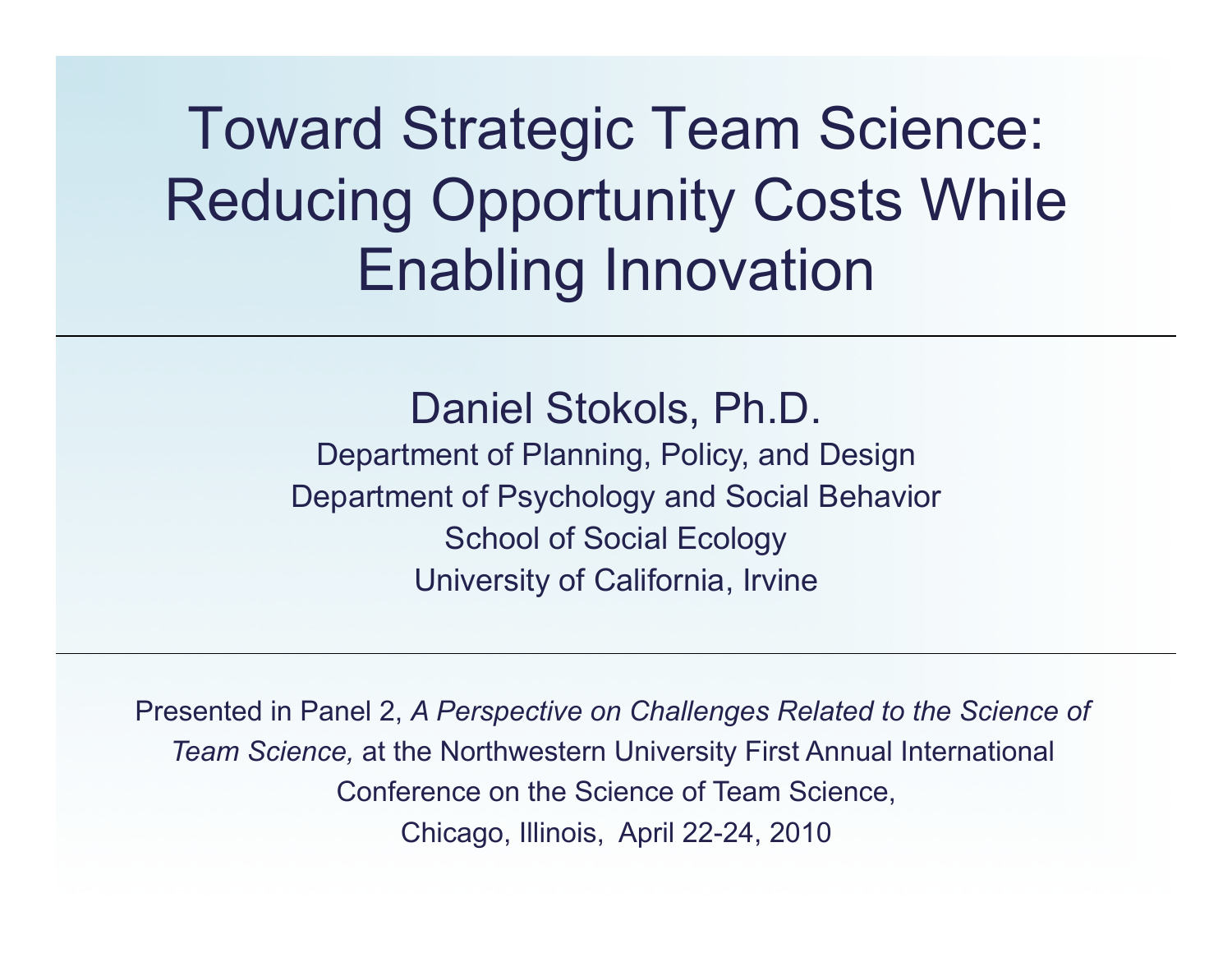## Acknowledgments

*I want to acknowledge and thank my colleagues at the National Cancer Institute's Division of Cancer Control and Population Sciences, especially Drs. Kara Hall, Richard Moser, Annie Feng, Brooke Stipelman, Amanda Vogel, Robert Croyle, Linda Nebeling, Brad Hesse, Glen Morgan, Stephen Marcus, David Berrigan, Shobha Srinivasan, and Bill Klein, with whom I've had the opportunity to collaborate closely over the past several years as a member of the NCI Science of Team Science Team. My thinking about and involvement in the science of team science have been significantly influenced and enhanced through my collaboration with them. I also thank colleagues at the National Academy of Sciences, Anne Heberger Marino, Kimberly Suda-Blake, and Ken Fulton at NAS, and Shalini Misra in the School of Social Ecology at UC Irvine, for the opportunity to participate with them in the National Academies Keck Foundation Futures Initiative (NAKFI) to promote interdisciplinarity.*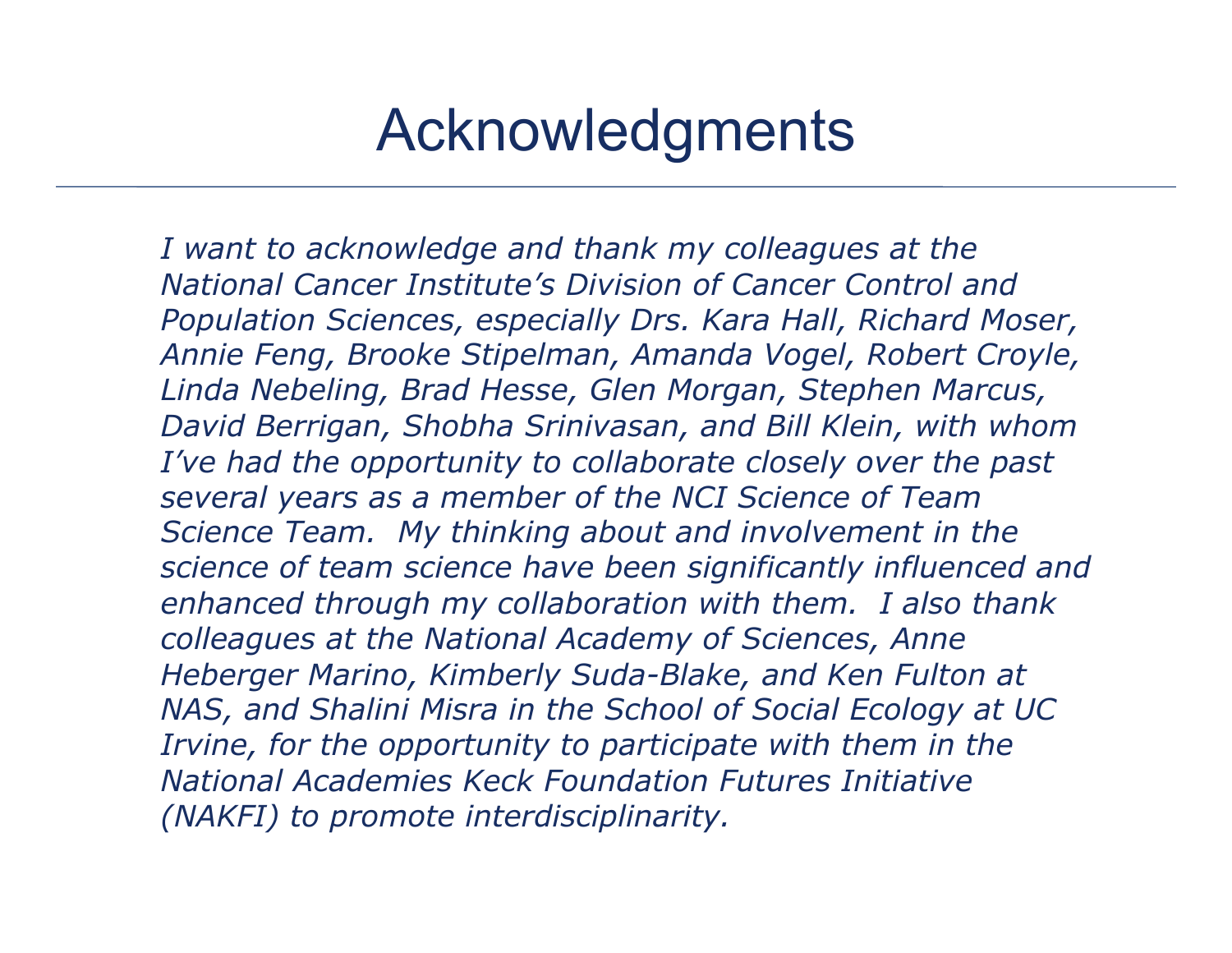#### AMERICAN JOURNAL OF **PREVENT MEDICINE**

#### pplement to American Jormal of Proventive M

The Science of Team Science Assessing the Value of Transdisciplinary Research

#### **Goest Editors**

Daniel Stokols, Kara L. Hall, Brandie K. Taylor, Richard P. Moser, and S. Leonard Syme

*…a rapidly emerging field concerned with understanding and managing circumstances that facilitate or hinder the effectiveness of collaborative (and often cross-disciplinary) research, training, and translational initiatives* 

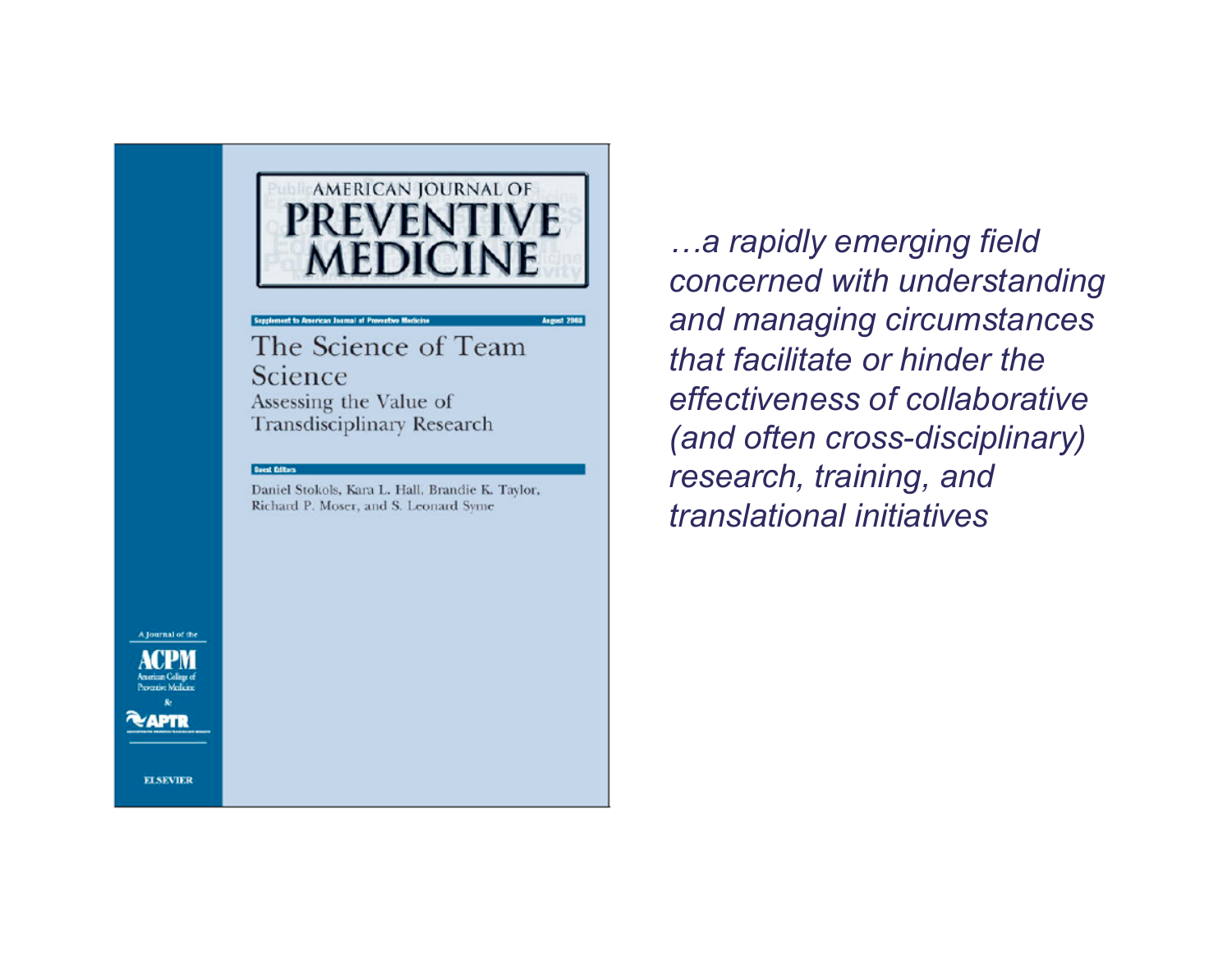# Strategic Team Science

*An approach to planning and managing team science projects that:* 

- *(1) mobilizes particular arrangements or infrastructures for conducting collaborative research,*
- *(2) within one or more domains of inquiry,*
- *(3) in a manner that optimizes the prospects for achieving intended scientific and societal innovations,*
- *(4) while minimizing potential opportunity costs associated with the collaboration.*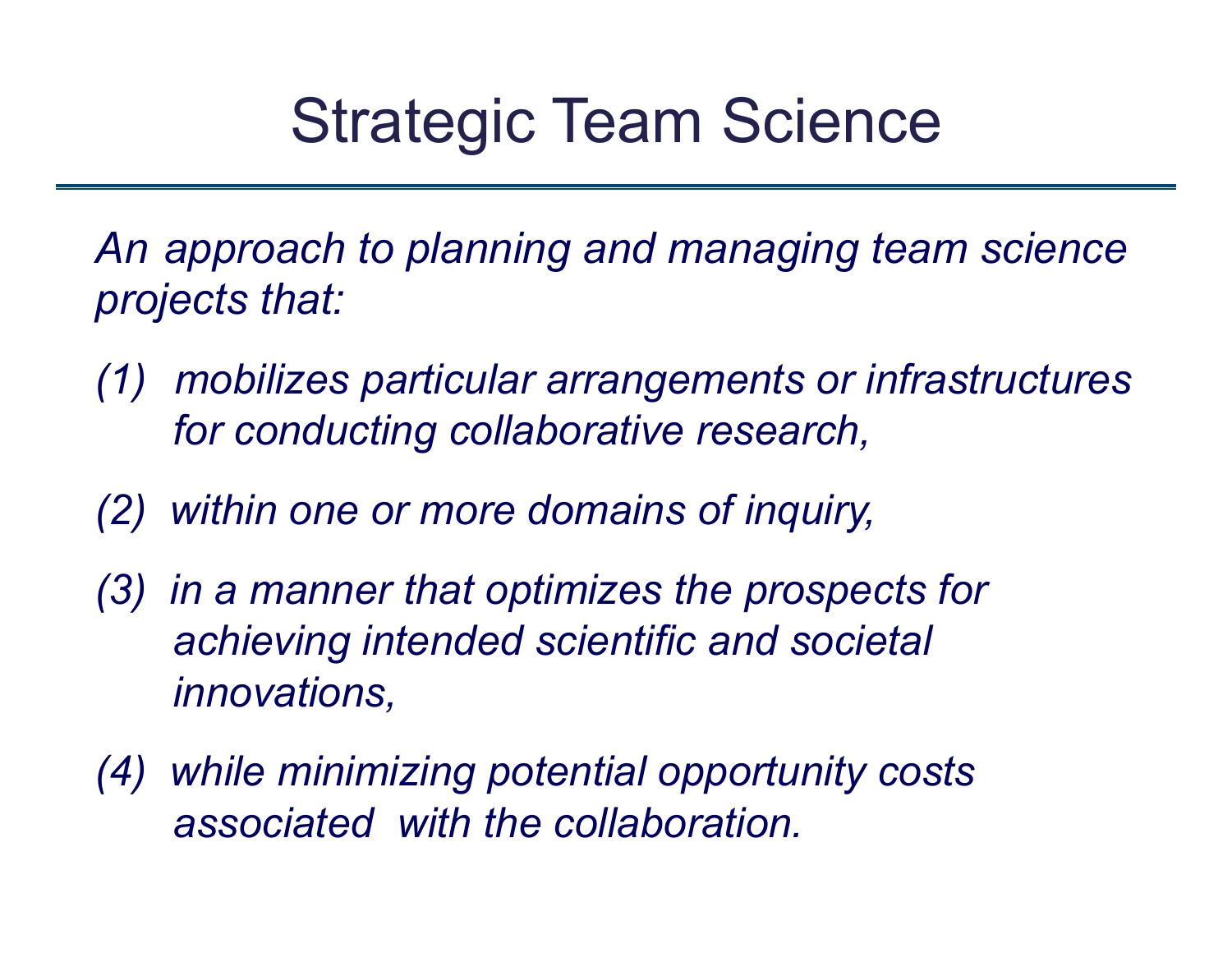Different Vantage Points on Defining and Achieving Strategic Team Science

- *Individual Scientists*
- *Research Institutions*
- *Funding Agencies and Foundations*
- *Elected Officials and Policy Makers*
- *Community Partners and Stakeholders*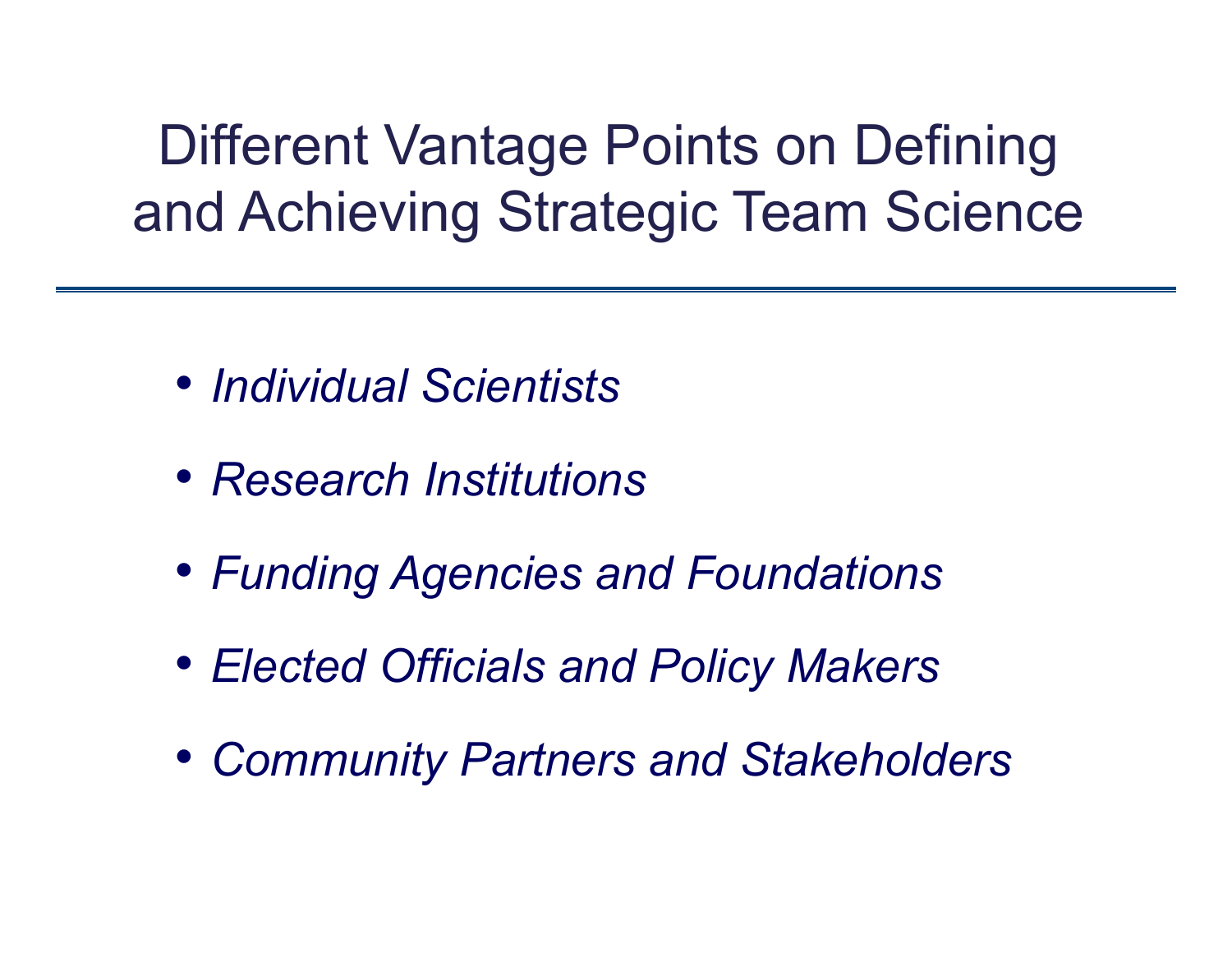# Some Strategic Decisions Faced by Individual Scientists

- *Whether to work individually or to collaborate with others as part of a scientific team or network*
- *Whether to engage in specialized unidisciplinary projects or to conduct broader cross-disciplinary research*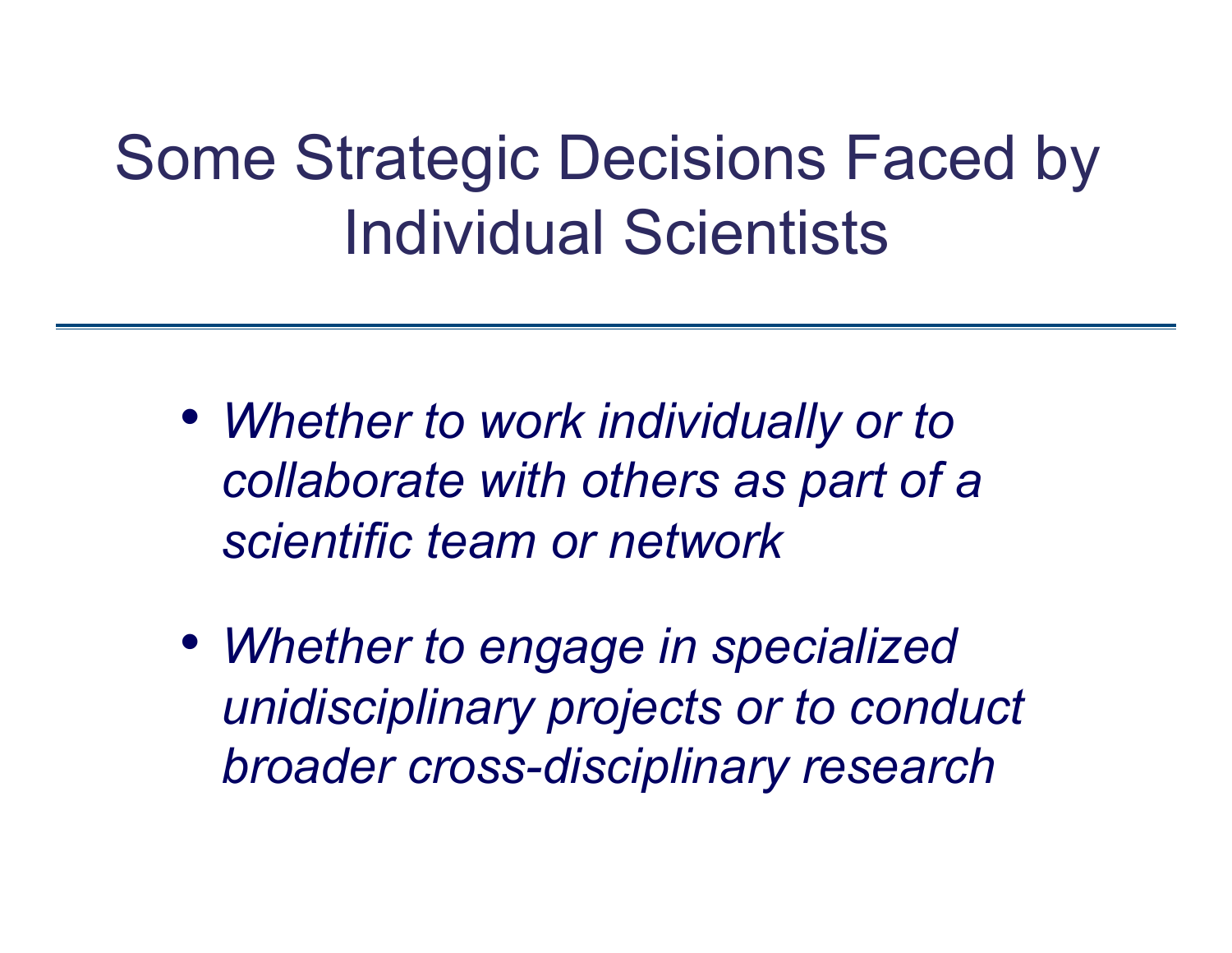Examples of Alternative Infrastructures for Conducting Team Science

- *NIH Transdisciplinary Research and Training Centers*
- *National Academy of Sciences Keck Foundation Futures Initiative (NAKFI) Conferences, Seed Grants*
- *MacArthur Research Networks*
- *Robert Wood Johnson Foundation Active Living Research Grants*
- *Multi-site Virtual Collaboratories and Networks*

(these vary according to their *place-based* or *virtual qualities*, *size and duration of research grants*, *numbers of scientists participating*, *crossdisciplinary scope of the research undertaken*)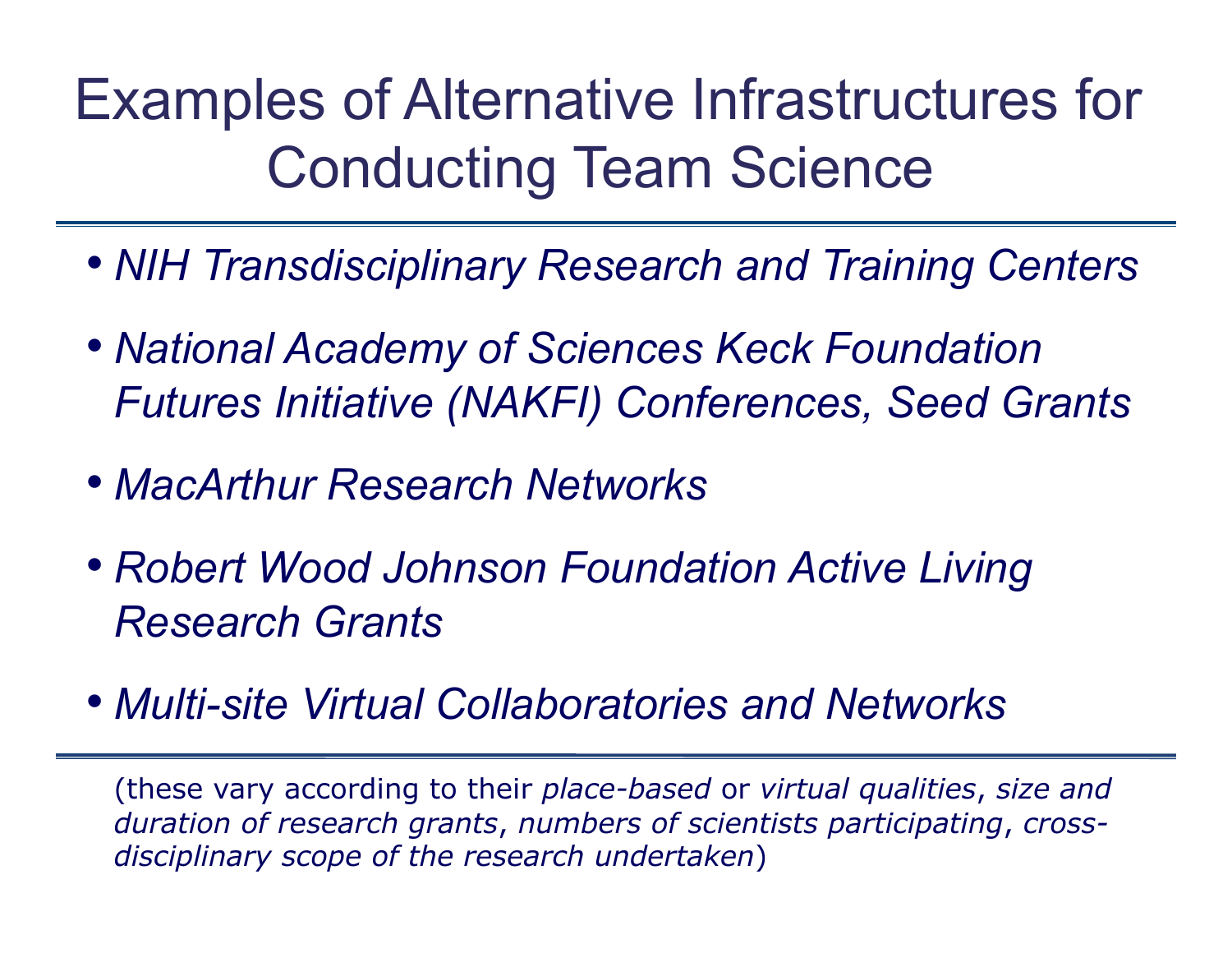Identifying Intended Scientific and Societal Innovations at the Outset and Subsequent Phases of a Team Science Project

- *The Science of Team Science has given considerable attention to measuring collaborative processes but is just beginning to elucidate the links between teamwork and the achievement of intended (or serendipitous) innovations (e.g., potential value of mixed-methods studies that combine quantitative bibliometric indices of scientific impact with qualitative peer appraisals of the magnitude of scientific and societal innovations)*
- *Benefits of developing more explicit typologies of scientific and societal outcomes of team research*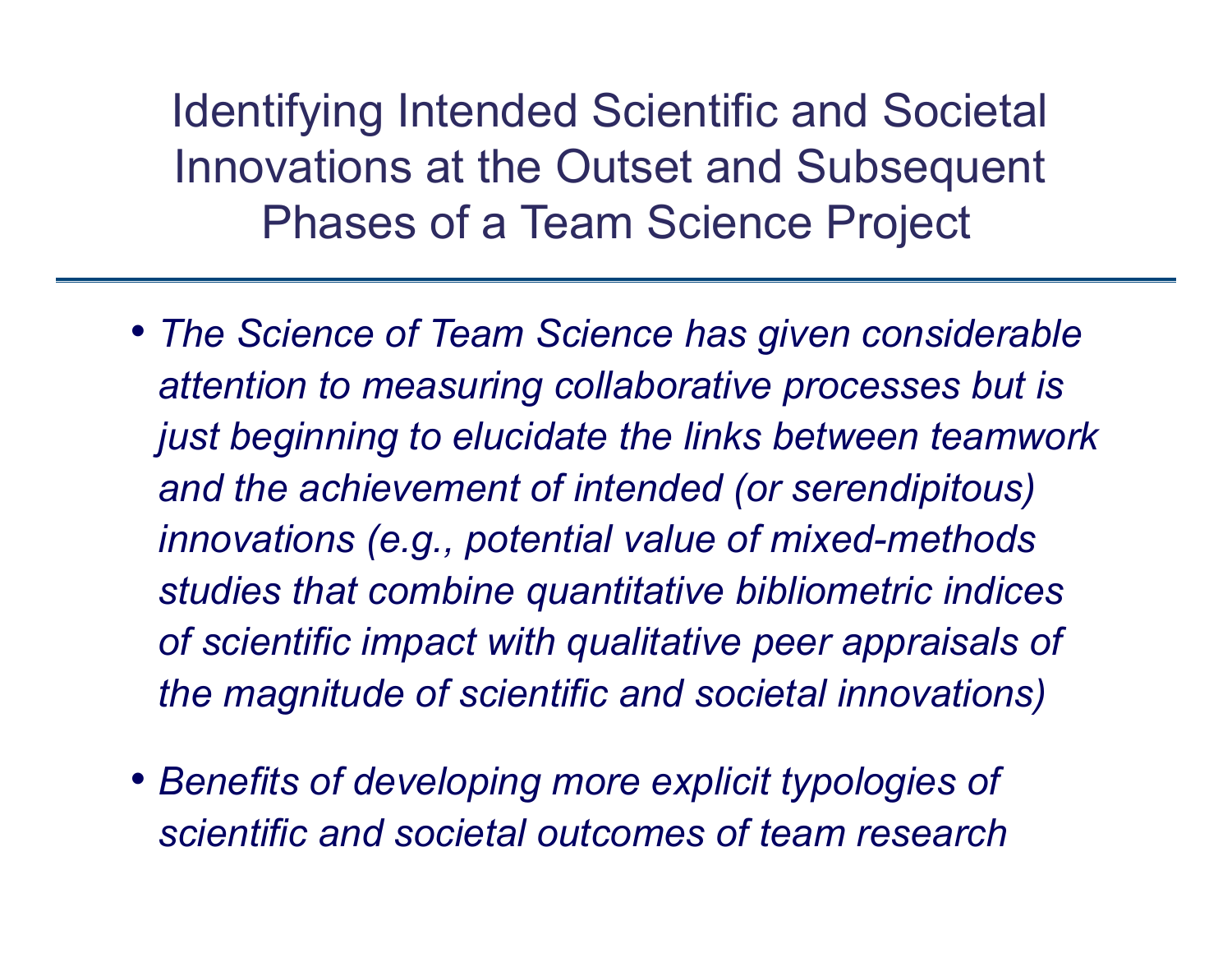## Some Dimensions of Scientific Innovations

- *Temporal scope proximal, discrete vs. distal, cumulative*
- *Within domain vs.* cross-domain *advances in scientific thinking and research methods, metrics and measures (Gretchen Jordan's 2006 dimension of small vs. large scale scientific innovations)*
- *Paradigm elaboration vs. paradigm shifting and paradigm creating innovations (Jerald Hage's 1980 dimension of incremental vs. radical innovations)*
- *Translational value of scientific innovations for developing new and more effective public policies and targeted interventions to alleviate community problems*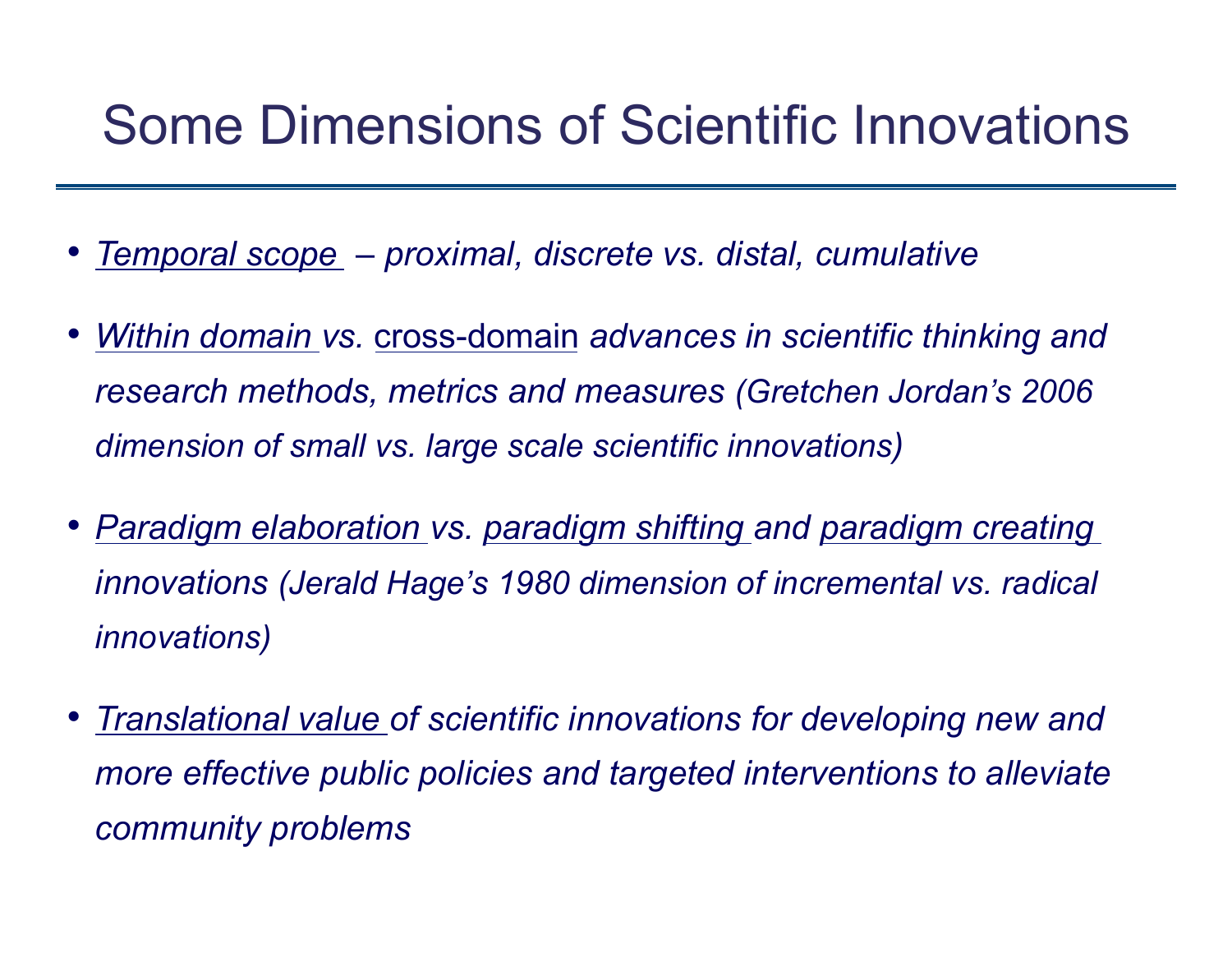## The Emergence of Big Science



(See Wuchty, S., B. F. Jones, et al. (2007, *Science*). "The increasing dominance of teams in production of knowledge.")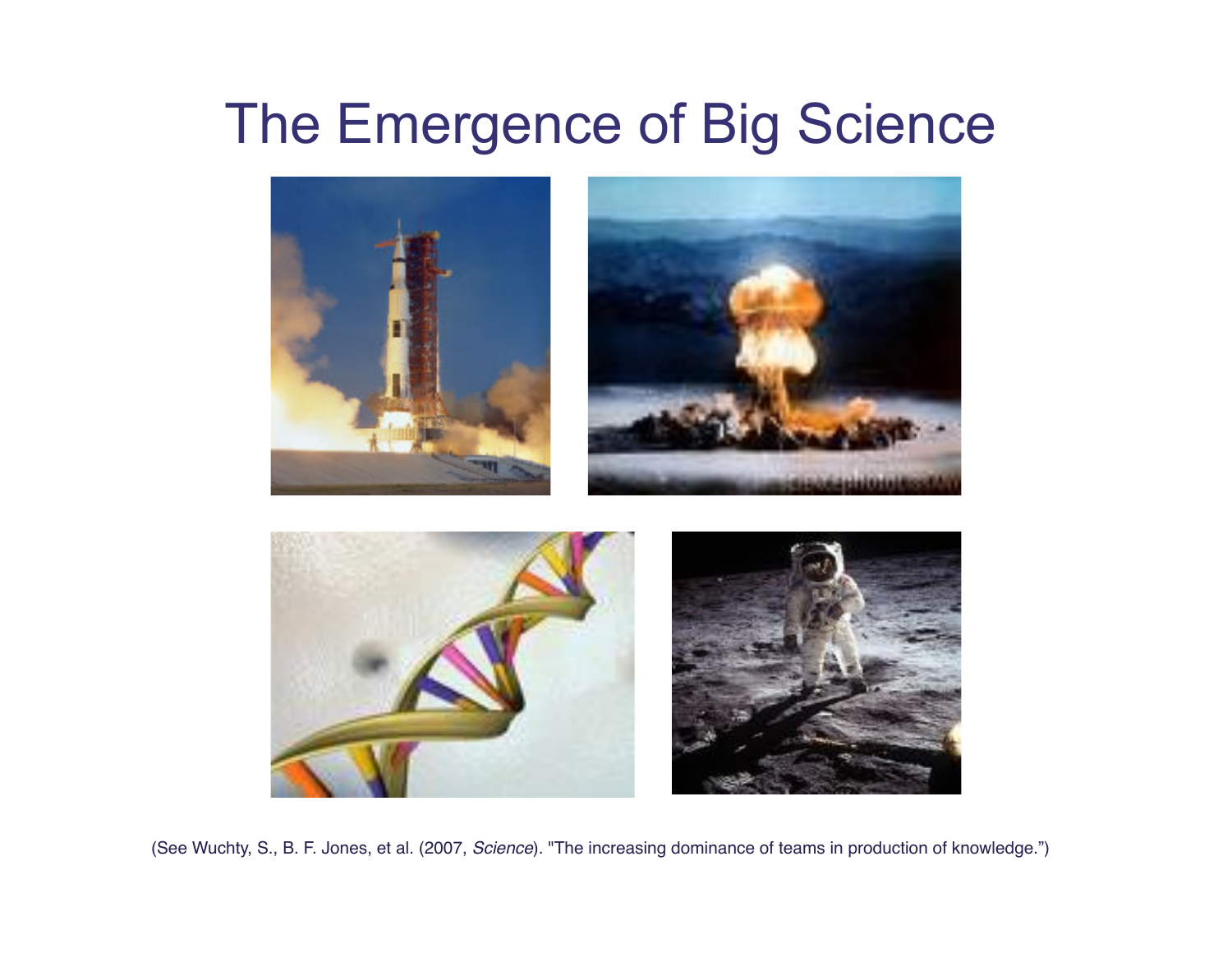### Qualities of Large Scale Cross-Disciplinary Collaborations

- Labor intensive, conflict prone *(Fiore, 2008; Levine & Moreland, 2004; Paletz & Schunn, 2010)*
- Require preparation, practice, trust, and extensive coordination, often among co-investigators working at geographically dispersed sites *(Olson et al., 2008)*
- Impact of contextual factors on collaborative processes (e.g., institutional constraints, connectivity)
- Scientific outcomes are often uncertain, as are the metrics and timeframes for measuring them
- Not all researchers are well-suited to cross-disciplinary collaboration – need to match investigators, research infrastructures, and intended innovations more effectively in order to do "smarter science"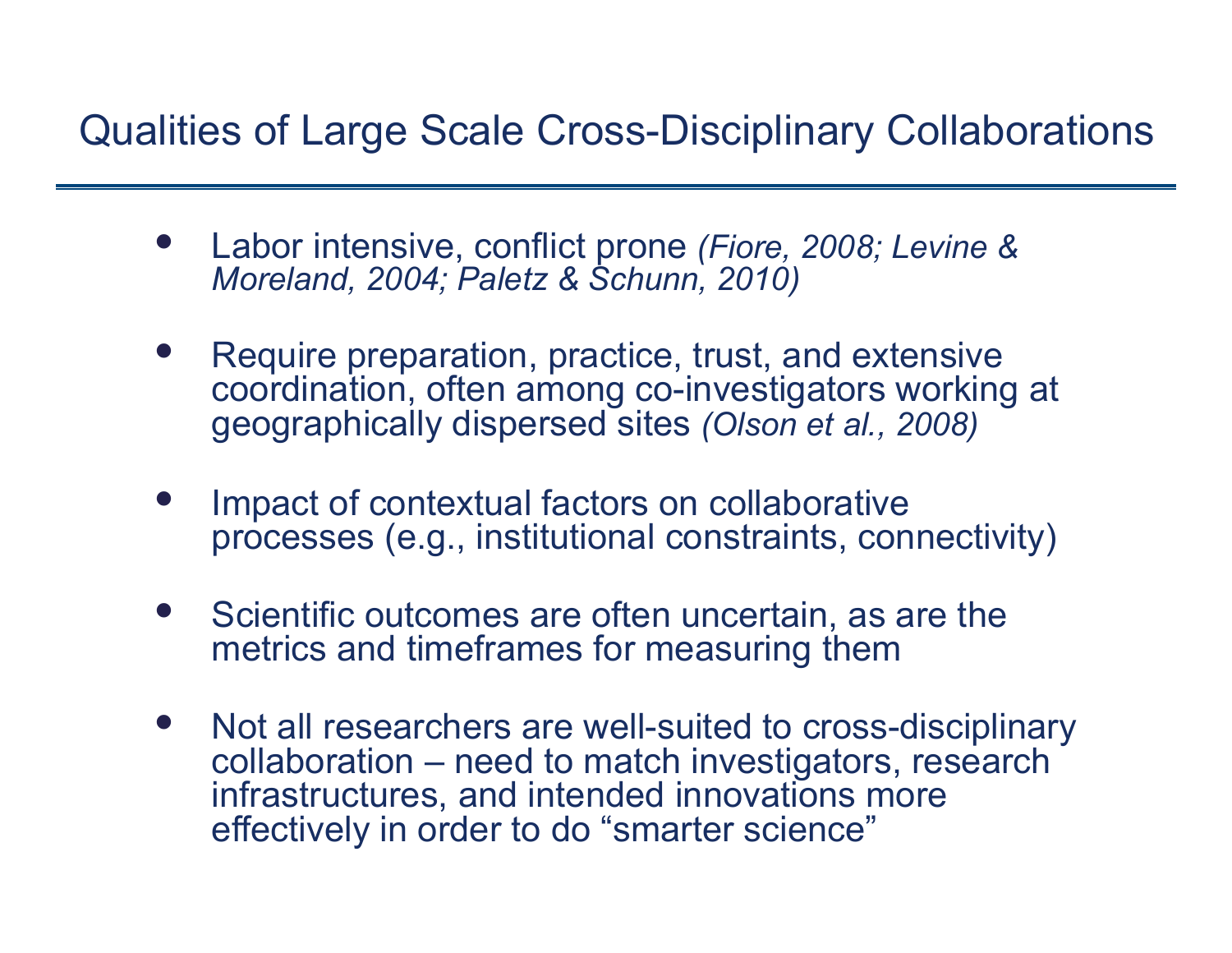Some Opportunity Costs Arising from Mis-Matches Between Research Infrastructures, Substantive Domains, and Intended Innovations

- *Behavioral fragmentation of scientists' research activities*
- *Cognitive information overload arising from participation in complex collaborative transactions and multiple "collaborative spheres" (Gonzalez & Mark, 2005)*
- *Social interpersonal conflict and strains arising from divergent scientific world views and disciplinary biases (Eigenbrode et al., 2007; Klein, 2008)*
- *Organizational/Institutional "sunk costs" invested in complex research infrastructures whose duration and sustainability are unclear*
- *Scientific/Community/Societal –investments of scarce resources for scientific research in large yet "low-yield" initiatives; "missed" disciplinary or cross-disciplinary discoveries*